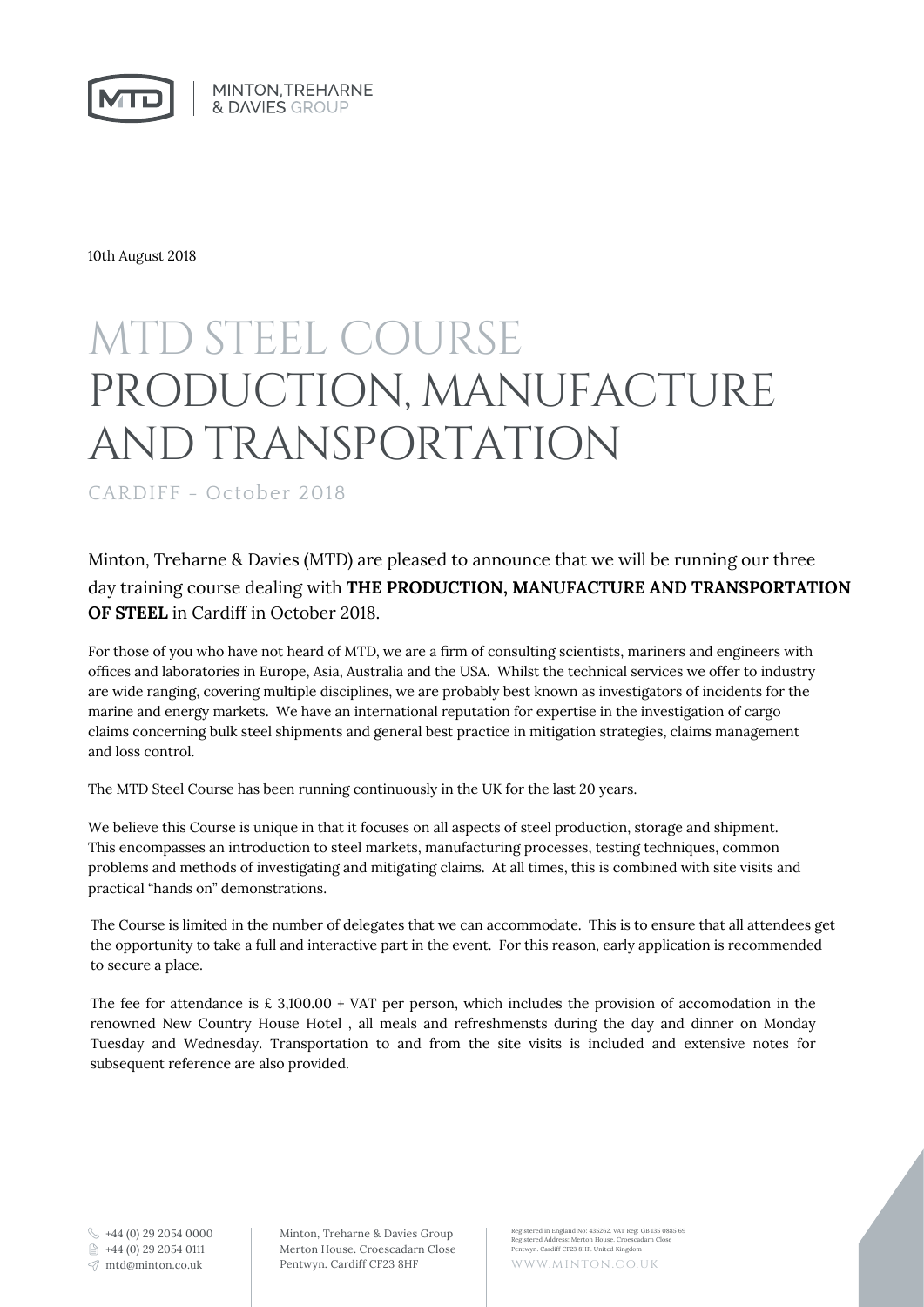The course will take place on 16th to 18th October 2018.

The Course attracts CPD points from both the CII and the Law Society.

We trust these details will be of interest to you but should you require further information please contact Joe White on +44 207 626 8626. Please send any email queries to joe.white@minton.co.uk.

A booking form is enclosed to reserve a place on the course.

Yours faithfully,

Joe White

MINTON, TREHARNE & DAVIES LTD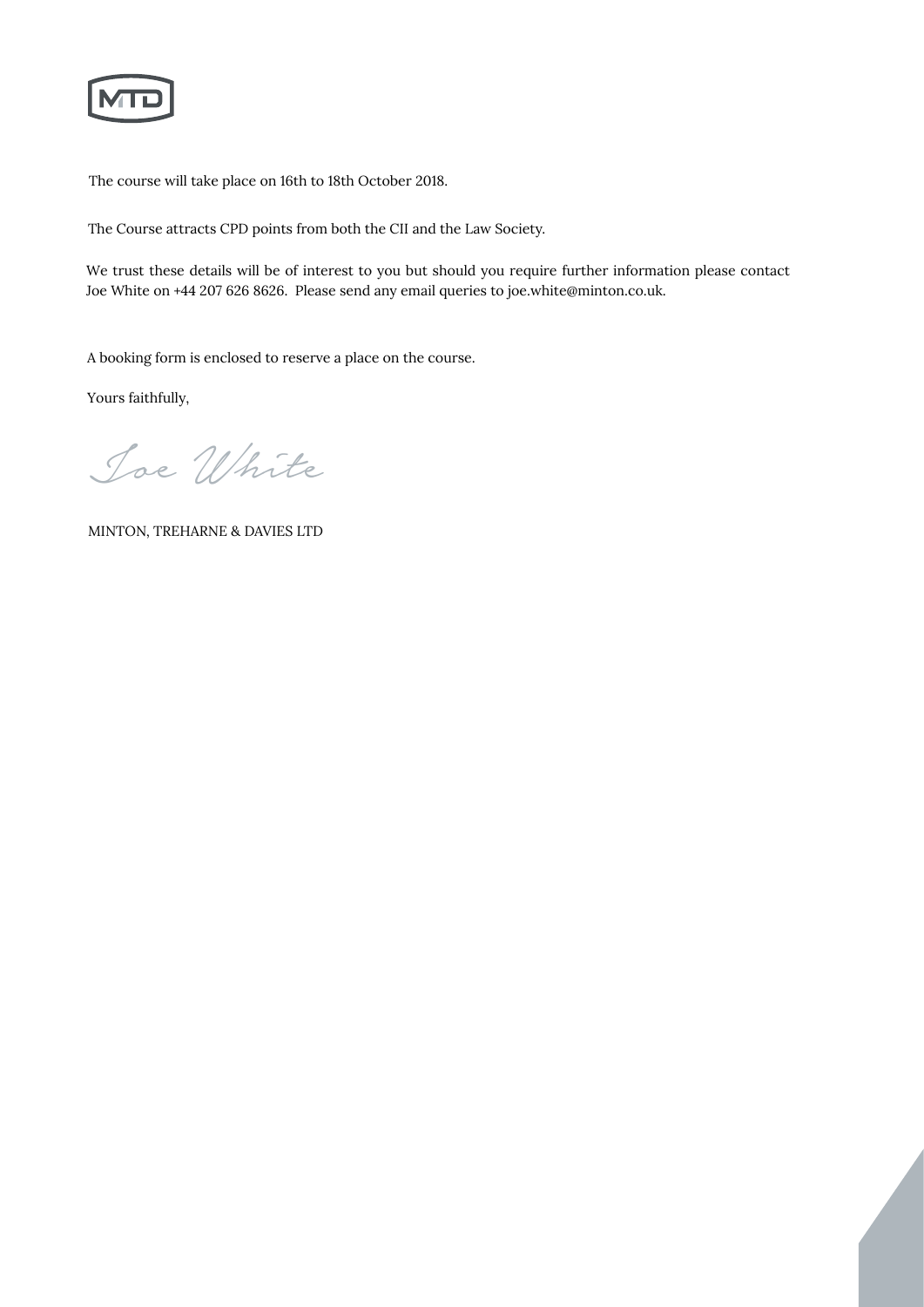

MINTON,TREHARNE<br>& DAVIES GROUP



# TRAINING COURSE

STEEL – PRODUCTION, MANUFACTURE AND TRANSPORTATION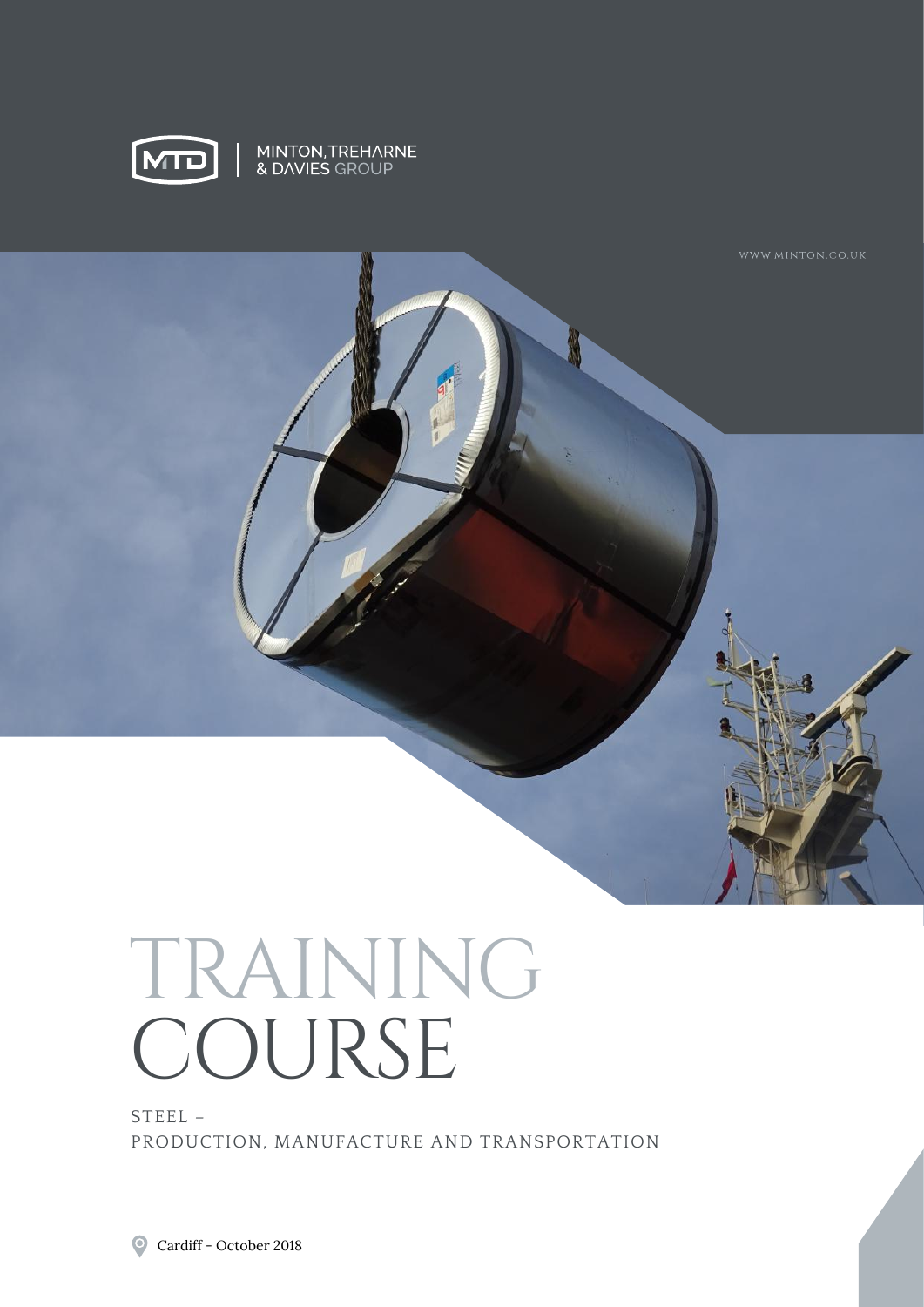

#### **3 DAY**

## TRAINING COURSE

Cardiff - October 2018

#### ABOUT THE COURSE

The course has been constructed to give attending delegates a real understanding of steel both as a product and as a risk when being transported. We look at the raw materials used in the production processes, the manufacturing processes involved in transforming iron into steel and subsequent manufacturing processes turning raw steel into manufactured steel products.

We consider the logistical issues involved in the movement of steel around the world including transportation by road and sea and pre and post shipment storage considerations. In particular we look at the type of damage that can occur post manufacture during the transportation phases and other typical quality disputes.

The course will also include a half day visit to TATA Steels Port Talbot site, a major fully integrated steel works including (where possible\*), storage facilities for the basic raw materials ( coal; iron ore and scrap); the blast furnace, the steel converter ( BOS plant); hot Rolling Mill; finishing and packing facilities. Also included is a visit to W E Dowds at Newport Docks to see the immediate preshipment storage facilities and steel loading operations. There will also be a tour of MTD Metallurgy Lab and non Destructive Testing labs to review MTD's work in forensically testing and analysing steel and steel products.

The principal objectives of the programme is to provide an appreciation of:



#### 01 GENERAL

- A global steel industry overview
- The global steel market
- Trading Patterns

#### 02 STEEL TECHNOLOGY

- The raw materials
- Production of iron
- Conversion of iron to steel
- Steel products
- Testing of steel products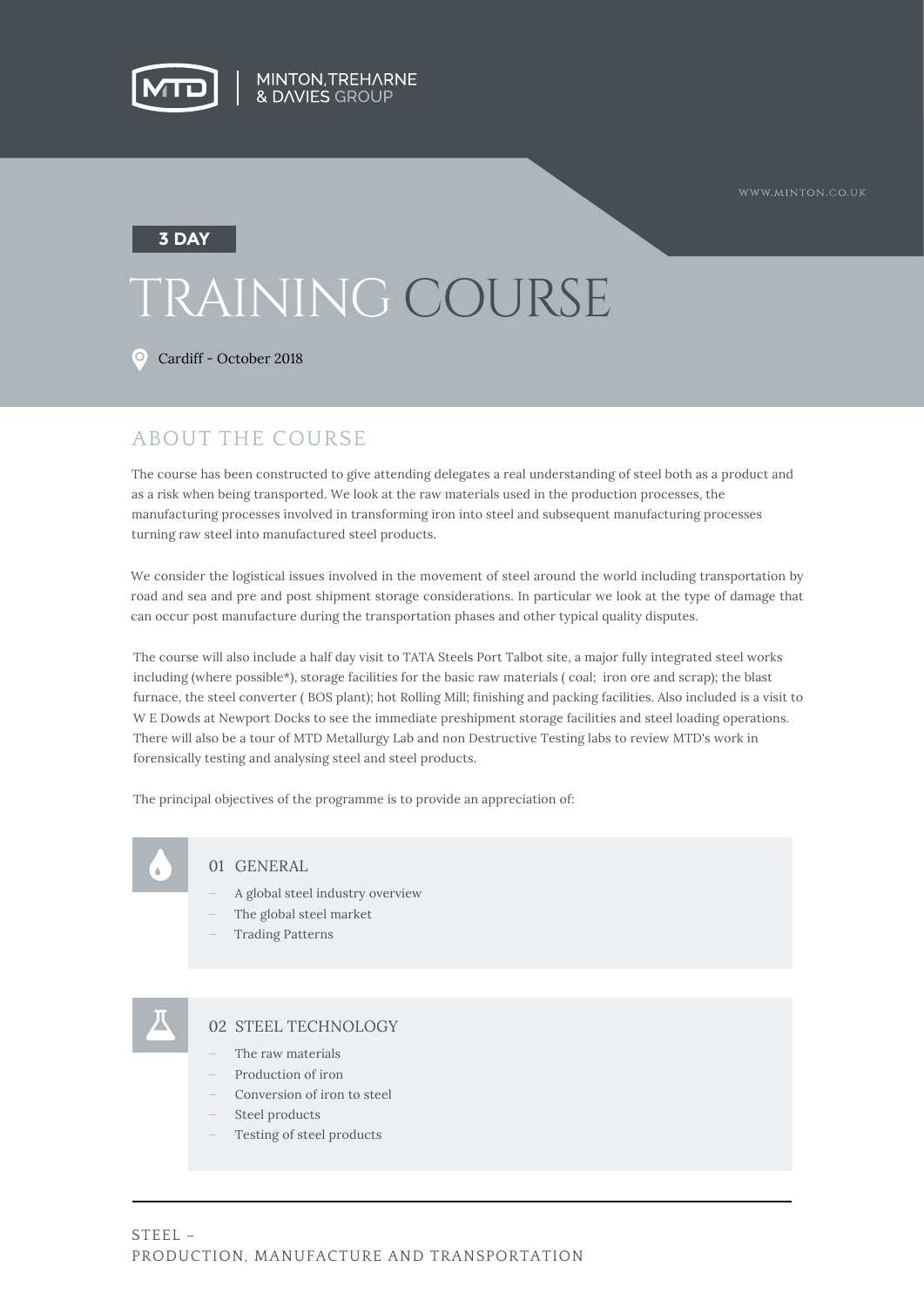

### TRAINING COURSE **3 DAY**

Cardiff - October 2018

#### 03 LOGISTICS

- Protection and handling of steel products
- Types of vessels used to carry steel cargoes
- Shipment of steel products: road; rail; containers and in bulk
- Stowage and securing cargoes
- The effect of the ship and the voyage on steel quality



#### 04 QUALITY ISSUES

- Origins and avoidance of damage to steel cargoes
- Unsuitability of vessel/conveyance
- Failure of packing and other protection methods
- Loss minimisation
- Loss mitigation
- The importance of cargo inspection
- Claims Management

### ABOUT MINTON, TREHARNE & DAVIES LTD

MTD are a company of consulting scientists, mariners and engineers with offices and independent laboratories in Europe, Asia, Australia and the USA. MTD provide technical services to a diverse range of industry sectors, but are probably best known as investigators of incidents for the marine and energy markets, with particular expertise in quantity and quality disputes concerning bulk cargo.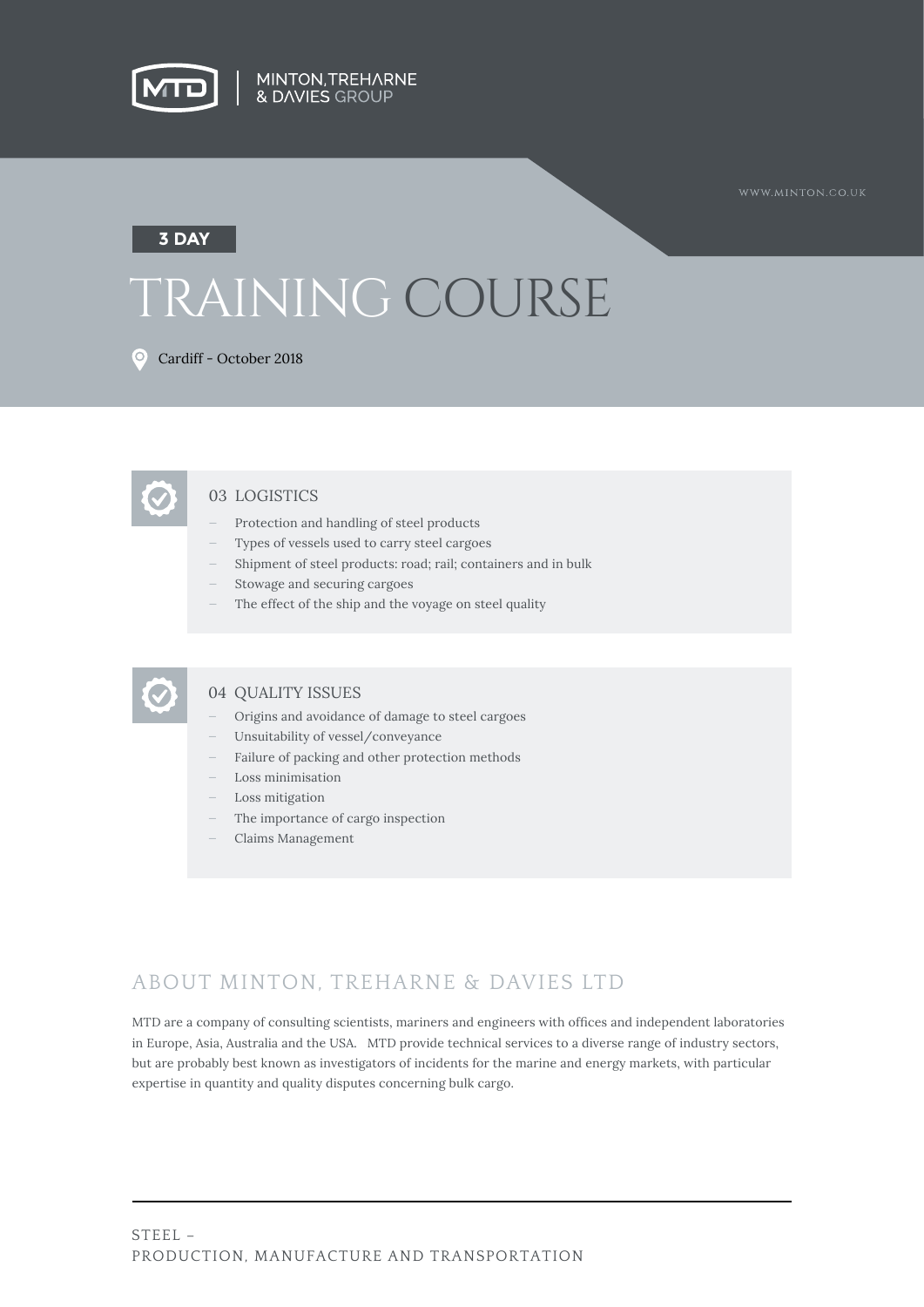

### TRAINING COURSE **3 DAY**

Cardiff - October 2018

### WHO SHOULD ATTEND

- Underwriters
- Claims Handlers
- Account Executives
- Brokers
- Loss and Recovery Adjusters
- Solicitors
- P & I Clubs
- Traders & Operators

### COURSE DATE & VENUE

The Course starts on Tuesday 16th October, although we recommend delegates arrive at the Course Hotel on Moday afternoon/evening 15th October. We will be having dinner on Monday evening at the Hotel.

A booking form is enclosed – please complete and return the booking form to:

joe.white@minton.co.uk

#### AGENDA

A full course agenda will follow shortly.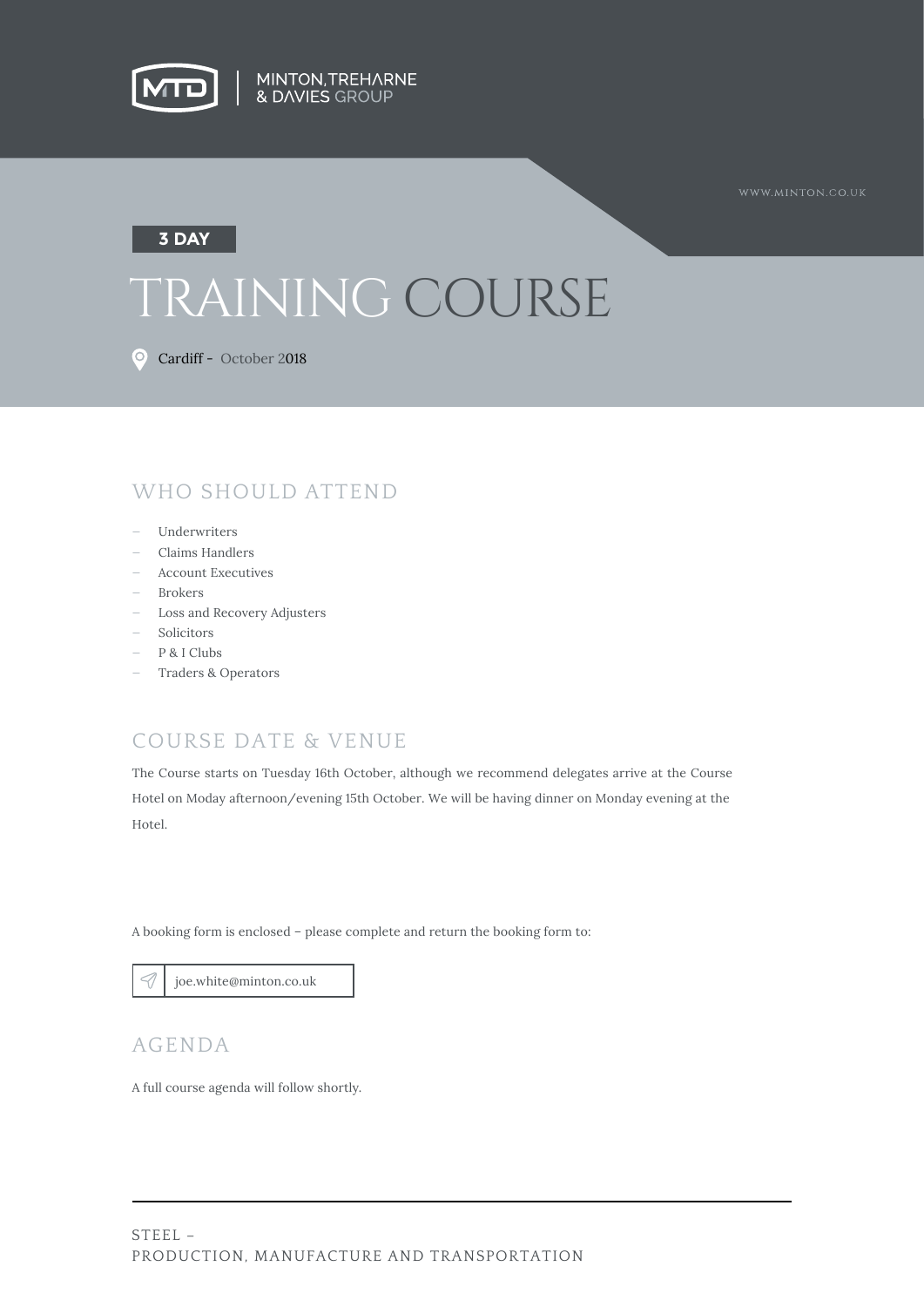

#### **TRAINING COURSE: WEEK 1**

## BOOKING FORM

Forest Farm, Cardiff: 16th - 18th October 2018

#### PLEASE USE BLOCK CAPITALS

| Title              | Surname | First Name |          |  |  |
|--------------------|---------|------------|----------|--|--|
| Job/Title/Function |         |            |          |  |  |
| Company Name       |         |            |          |  |  |
| Company Address    |         |            |          |  |  |
|                    |         |            | Postcode |  |  |
| Telephone Number   |         | Fax Number |          |  |  |
| Email Address      |         |            |          |  |  |

Address to which invoice should be forwarded if different from above.

| <b>Invoice Address</b> |                                                                                                                                                                                                               |          |  |
|------------------------|---------------------------------------------------------------------------------------------------------------------------------------------------------------------------------------------------------------|----------|--|
|                        |                                                                                                                                                                                                               |          |  |
|                        |                                                                                                                                                                                                               | Postcode |  |
|                        |                                                                                                                                                                                                               |          |  |
|                        | All fees must be paid by commencement of the course. The cut off date for booking is 12th<br>October 2018. Any notice of a cancellation received on or after 12th October will incur a charge<br>of £1,500.00 |          |  |